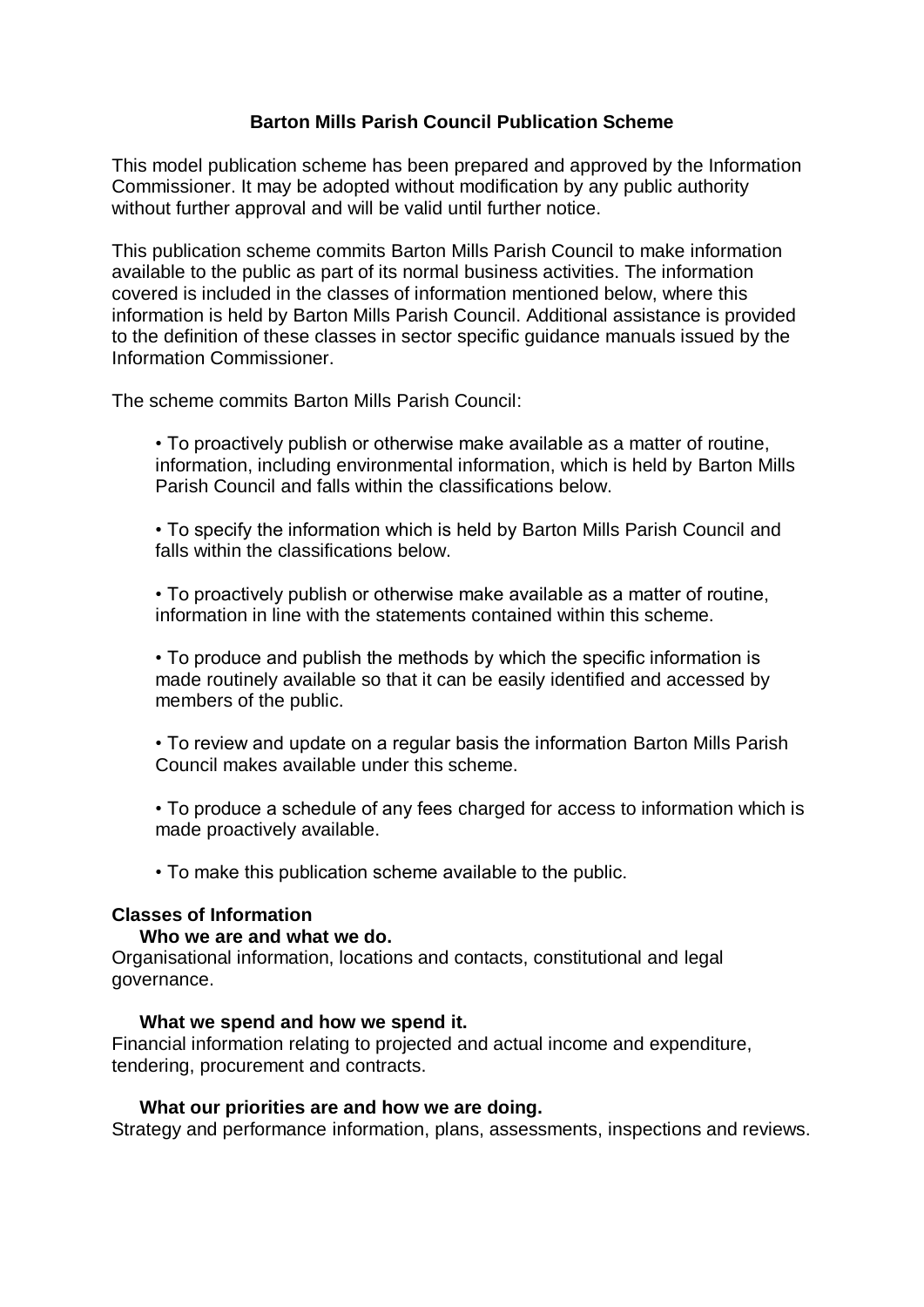## **How we make decisions.**

Policy proposals and decisions. Decision making processes, internal criteria and procedures, consultations.

## **Our policies and procedures.**

Current written protocols for delivering our functions and responsibilities.

## **Lists and Registers.**

Information held in registers required by law and other lists and registers relating to the functions of Barton Mills Parish Council.

## **The Services we Offer.**

Advice and guidance, booklets and leaflets, transactions and media releases. A description of the services offered. The classes of information will not generally include:

- Information the disclosure of which is prevented by law, or exempt under the Freedom of Information Act, or is otherwise properly considered to be protected from disclosure.
- Information in draft form.
- Information that is no longer readily available as it is contained in files that have been placed in archive storage, or is difficult to access for similar reasons.

### **The method by which information published under this scheme will be made available**

Barton Mills Parish Council will indicate clearly to the public what information is covered by this scheme and how it can be obtained.

Where it is within the capability of Barton Mills Parish Council, information will be provided on the parish website. Where it is impracticable to make information available on the website or when an individual does not wish to access the information by the website, Barton Mills Parish Council will indicate how information can be obtained by other means and provide it by those means.

In exceptional circumstances some information may be available only by viewing in person. Where this manner is specified, contact details will be provided. An appointment to view the information will be arranged within a reasonable timescale.

Information will be provided in the language in which it is held or in such other language that is legally required. Where Barton Mills Parish Council is legally required to translate any information, it will do so.

Obligations under disability and discrimination legislation and any other legislation to provide information in other forms and formats will be adhered to when providing information in accordance with this scheme.